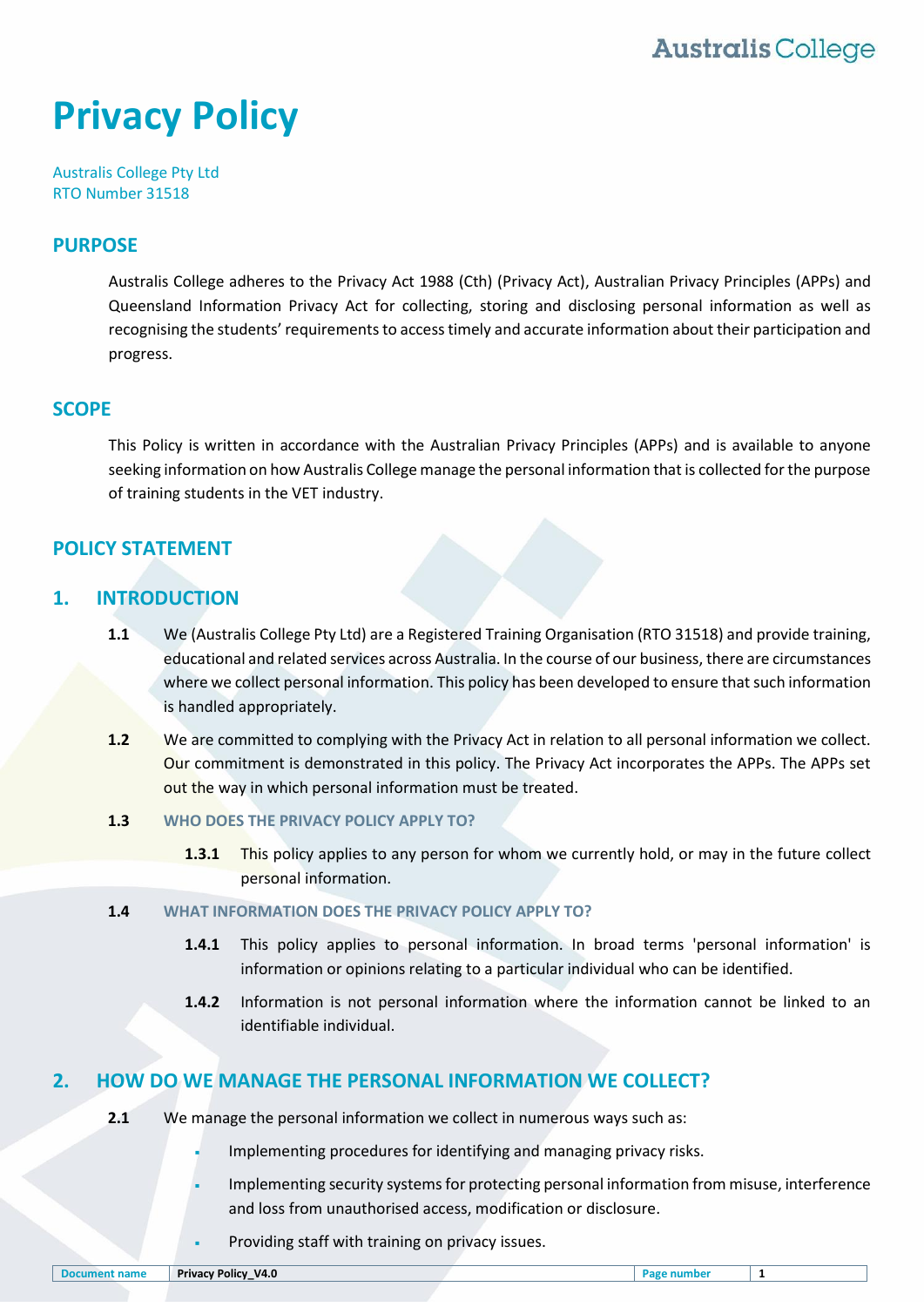- Appropriately supervising staff who regularly handle personal information.
- Allowing individuals the option of not identifying themselves, or using a pseudonym, when dealing with us in particular circumstances.
- **2.2** We will take reasonable steps to destroy or permanently de-identify personal information if that information is no longer needed for the purposes for which we are authorised to use it.
- **2.3** In limited circumstances, it may be possible for you to use a pseudonym or remain anonymous when dealing with us (for example, when making a general enquiry with us). However, if you would like to engage our Services, we will need your personal information in most instances in order to provide the Services to you. If you wish to use a pseudonym or remain anonymous, you should notify us when making your first enquiry.

#### **3. WHAT TYPES OF INFORMATION DO WE COLLECT AND HOLD?**

#### **3.1 PERSONAL INFORMATION.**

- **3.1.1** We may collect and hold personal information about you, which may include:
	- Sensitive information (see **[3.2](#page-1-0)**).
	- Contact information.
	- Financial information.
	- Date and place of birth.
	- Employment arrangements and history.
	- Academic and education history.
	- Tax returns and tax file numbers.
	- Banking details.
	- Any other personal information required to perform the services for you.

#### <span id="page-1-0"></span>**3.2 SENSITIVE INFORMATION.**

- **3.2.1** 'Sensitive information' is a subset of personal information and includes personal information that may have serious ramifications for the individual concerned if used inappropriately.
- **3.2.2** We may collect sensitive information if it is relevant in providing the Services. The sensitive information we collect and hold about you may include any of the following:
	- Health information.
	- Racial or Ethnic origin.
- **3.2.3** We will not collect sensitive information without the individual's consent to whom the information relates unless permitted under the Privacy Act.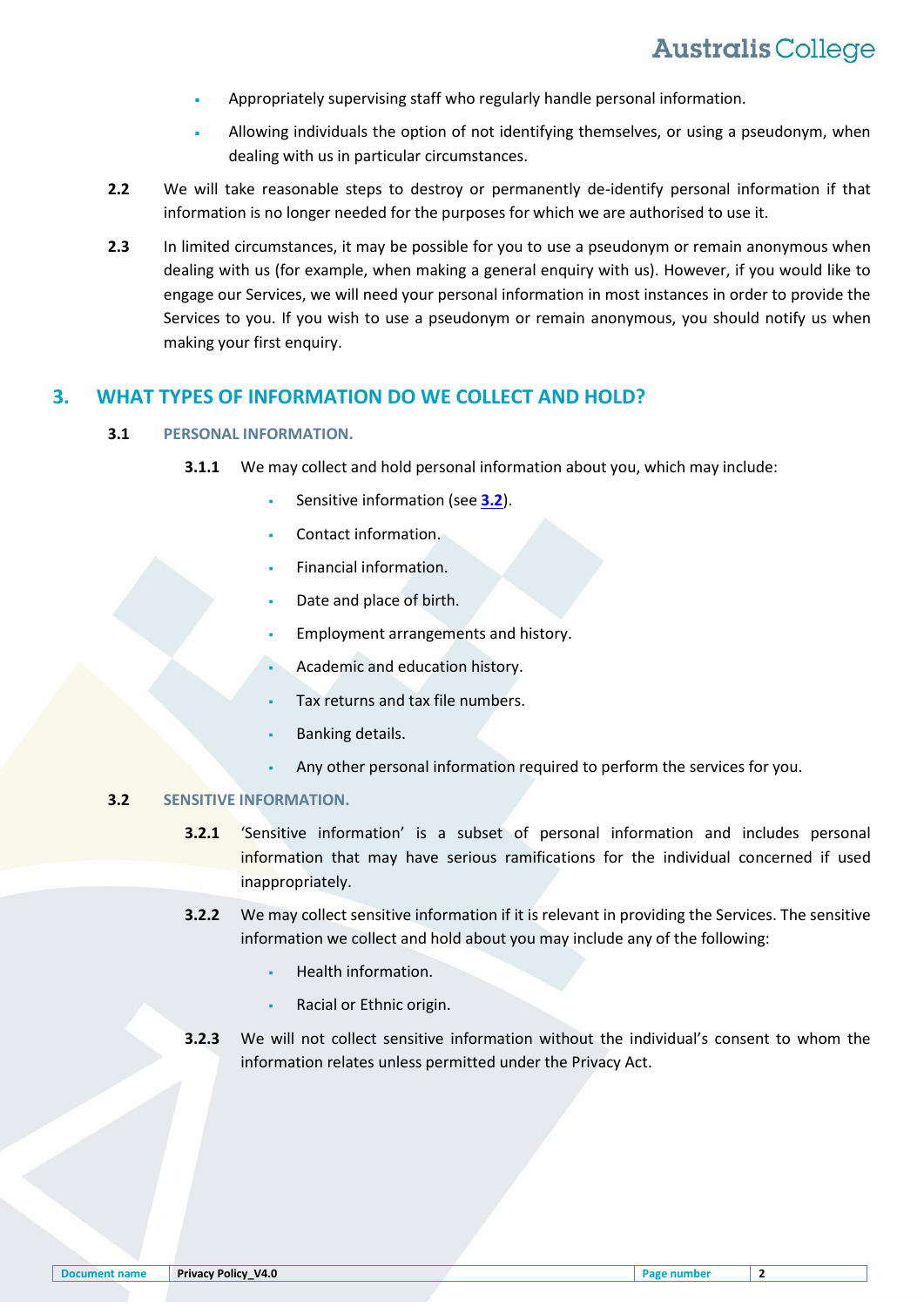### **4. HOW AND WHEN DO WE COLLECT PERSONAL INFORMATION?**

- **4.1** Our usual approach to collecting personal information is to collect it directly from you. Australis College does not engage in, or condone on our behalf, any cold-calling or unsolicited collection of your information from third party sources.
- **4.2** We might also collect personal information in other ways, which may include:
	- From employers.
	- Through marketing and business development events.
	- From marketing and student recruitment agencies.
	- From employment agencies.
	- From referrers (websites, training partners, other training organisations, employees, friends).
	- From parents and guardians, if students are under the age of eighteen (18).
	- From Tuition Assurance Scheme Operators.

#### **5. HOW DO WE HOLD PERSONAL INFORMATION?**

- **5.1** Our usual approach to holding personal information includes:
	- Physically, at our premises (securely).
	- Electronically:
		- On secure online servers.
		- On a private cloud (protected by SSL and hosted in Australia).
		- By a third party data storage provider.
- **5.2** We secure the personal information we hold in numerous ways, including:
	- Keeping areas that contain personal information secure.
	- Using secure servers to store personal information.
	- Using unique usernames, passwords and other protections on systems that can access personal information.
	- Regular backup of data processes to prevent loss of personal information.

#### **6. WHY DO WE COLLECT, HOLD, USE OR DISCLOSE PERSONAL INFORMATION?**

- **6.1** We take reasonable steps to use and disclose personal information for the primary purpose for which we collect it. The primary purpose for which information is collected varies, depending on the particular service being provided, but is generally to:
	- Provide training or educational services for you.
	- Assess eligibility for various government funding, assistance and credit transfers.
- **6.2** In the case of potential employees, the primary purpose the information is collected is to assess the individual's suitability for employment.
- **6.3** Personal information may also be used or disclosed by us for secondary purposes that are within your reasonable expectations and that are related to the primary purpose of collection.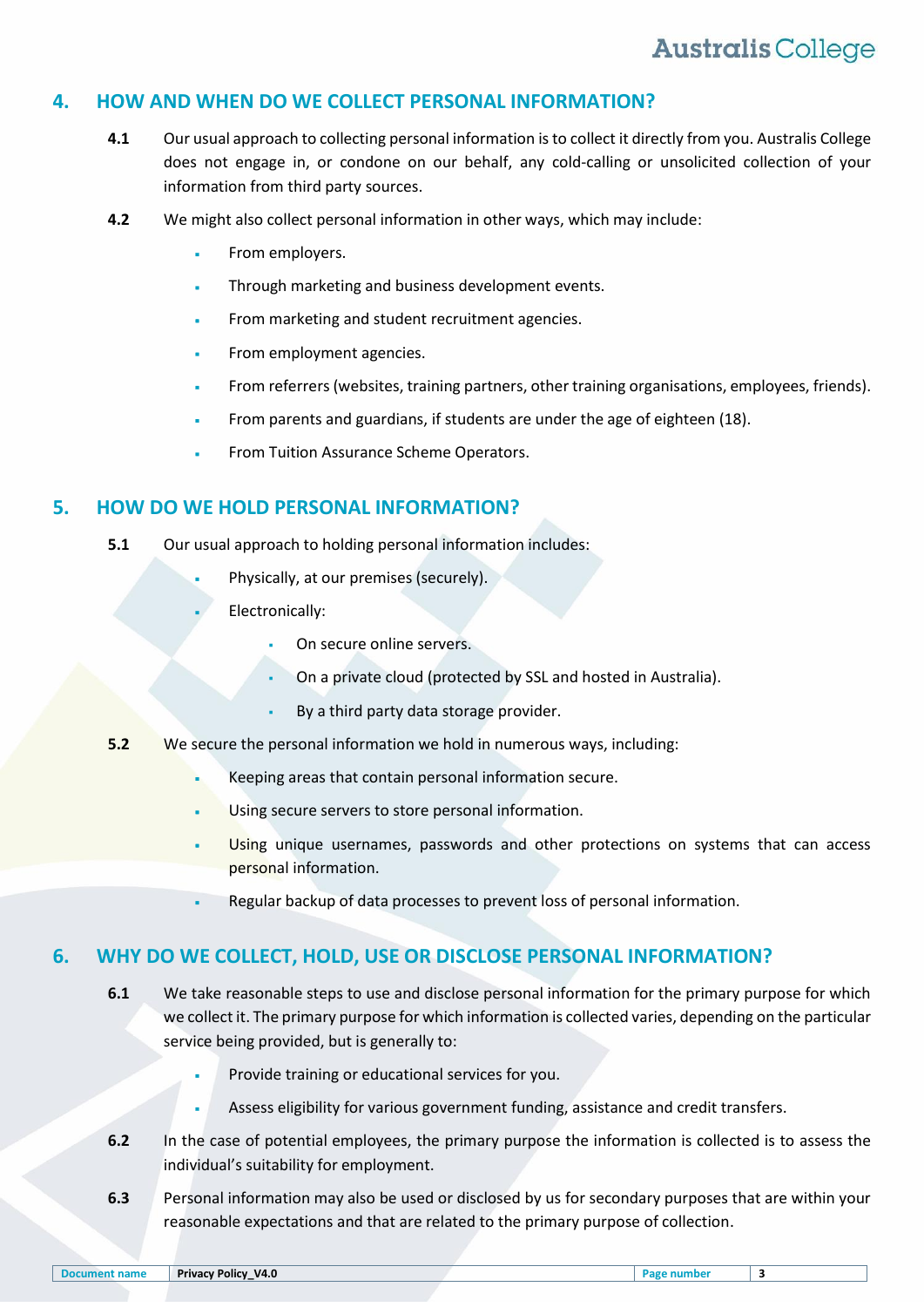- **6.4** For example, we may collect and use your personal information:
	- For research purposes (statistical data reporting).
	- To provide you with updates and invite you to events.
- **6.5** We may disclose personal information to:
	- Government bodies (such as the Australian Taxation Office and state and federal departments of education).
	- **Registered industry associations or bodies.**
	- Tuition Assurance Scheme operators/bank guarantee operators.
	- Employers and recruiters.
	- Other service providers or referral partners in order to provide the Services to you, or to assist our functions or activities (such as your Job Service Advisors, law firms, and affiliate training institutes/providers).
	- Our third party technology providers such as our data storage providers.
- **6.6** Otherwise, we will only disclose personal information to third parties if permitted in writing by you, where it is authorised by law, or will lessen or prevent a serious threat to your life, health, safety or the general public's health, safety and welfare. Where any other organisation has presented a privacy agreement to you, and it has been signed, we will share relevant information as approved by you.
- **6.7** Should a student request for Australis College to discuss their information and progress with a nominated person they are required to complete a Privacy Consent Form and email this to [student.services@australiscollege.edu.au.](mailto:student.services@australiscollege.edu.au)

## **7. WILL WE DISCLOSE PERSONAL INFORMATION OUTSIDE OF AUSTRALIA?**

- **7.1** We generally do not disclose information to overseas recipients apart from storing limited information on a server located in New Zealand.
- **7.2** We take all reasonable steps to ensure that the service provider is committed to privacy and confidentiality obligations that are at least equal to the Australian Privacy Principles.

# **8. HOW DO YOU MAKE COMPLAINTS, AND ACCESS AND CORRECT YOUR PERSONAL INFORMATION OR CREDIT INFORMATION**

**8.1** It is important that the information we hold about you is up-to-date. You should contact us if your personal information changes.

#### **8.2 ACCESS TO INFORMATION AND CORRECTING PERSONAL INFORMATION.**

- **8.2.1** You may request access to the personal information held by us or ask us for your personal information to be corrected by using the contact details in this section.
- **8.2.2** We will grant you access to your personal information as soon as possible, subject to the request circumstances.
- **8.2.3** In keeping with our commitment to protect the privacy of personal information, we may not disclose personal information to you without proof of your identity.
- **8.2.4** We may deny access to personal information if: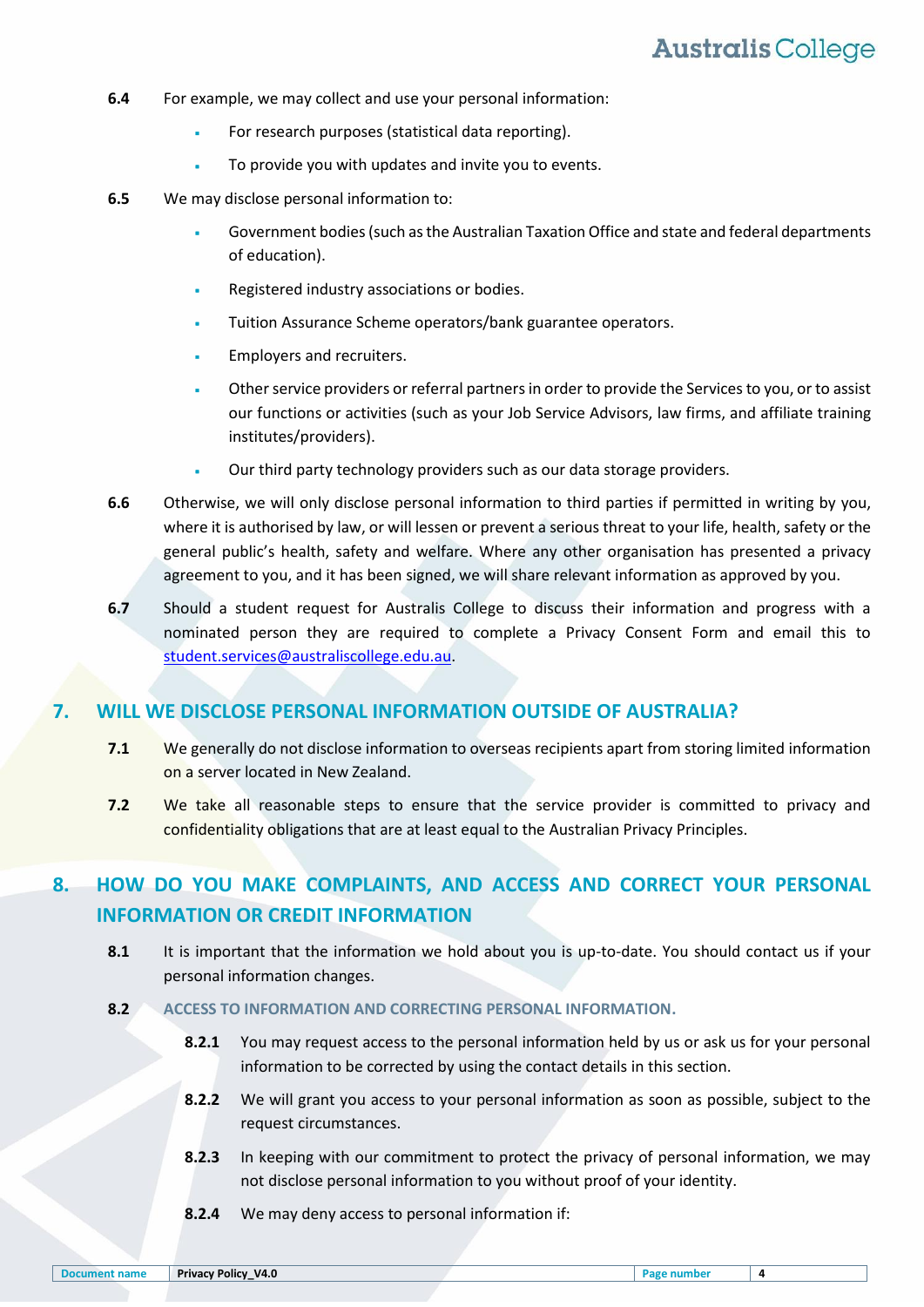- We are unable to verify your identity.
- The request is unreasonable.
- Providing access would have an unreasonable impact on the privacy of another person.
- Providing access would pose a serious and imminent threat to the life or health of any person.
- There are other legal grounds to deny the request.
- **8.2.5** We may charge a fee for reasonable costs incurred in responding to an access request. The fee (if any) will be disclosed prior to it being levied.
- **8.2.6** If the personal information we hold is not accurate, complete and up-to-date, we will take reasonable steps to correct it so that it is accurate, complete and up-to-date, where it is appropriate to do so.

#### **8.3 COMPLAINTS.**

- **8.3.1** If you wish to complain about an interference with your privacy, then you must follow the following process:
	- The complaint must be firstly made to us in writing, using the contact details in this section. We will have a reasonable time to respond to the complaint.
	- In the unlikely event the privacy issue cannot be resolved, you may take your complaint to the Office of the Australian Information Commissioner.

#### **8.4 WHO TO CONTACT.**

**8.4.1** A person may make a complaint or request to access or correct personal information about them held by us. Such a request must be made in writing t[o quality@australiscollege.edu.au.](mailto:quality@australiscollege.edu.au)

#### **9. DATA BREACH AND RESPONSE**

- **9.1** The Privacy Amendment (Notifiable Data Breaches) Act 2017 defines an eligible data breach occurring as:
	- a) There is unauthorised access to, unauthorised disclosure of, or loss of personal information held by an entity; and
	- b) The access, disclosure or loss is likely to result in serious harm to any of the individuals to whom the information relates.
- **9.2** Australis College must notify the individual where it is determined an eligible data breach has occurred, or it is directed to do so by the Commissioner.
- <span id="page-4-0"></span>**9.3** Serious harm must have regard to the kind of information lost or disclosed, sensitivity of information, whether the information is protected, types of people who have obtained or who could obtain the information and the likelihood or intent of harm resulting from the data breach.
- **9.4** Possible data breach examples related to the College:
	- Personal information shared without consent to third parties not specified in this policy.
	- Security breach of systems used to store personal information.
- **9.5** Notification of a potential security breach needs to be addressed to [quality@australiscollege.edu.au.](mailto:quality@australiscollege.edu.au) The Notification should include: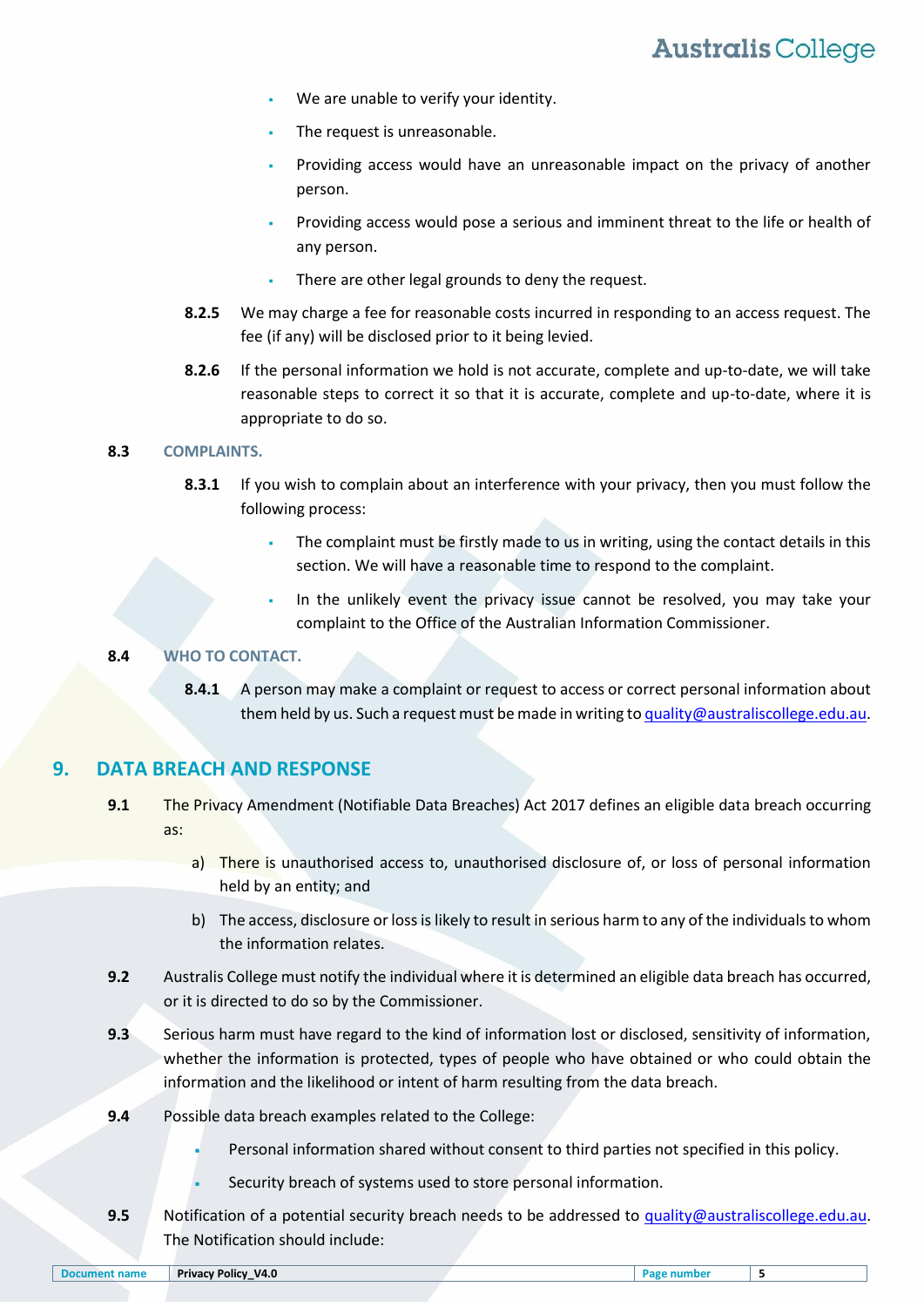- Time and date potential breach occurred.
- Details of data breach suspected cause, nature of information, extent.
- Personnel involved.
- Who may be impacted.
- Any supporting evidence.
- **9.6** Notification is sent to Quality to record on the Quality Notification Register (QNR) for initial risk assessment, assigning stakeholder and monitoring of outcomes, as per the Quality Notification Procedure.
- **9.7** A risk assessment of the breach and severity must be conducted within thirty (30) days from being notified.
- **9.8** Risk assessment and control.
	- **9.8.1** Consideration must be given to:
		- The nature of personal information disclosed or lost.
		- The number of individuals that are impacted.
		- Who may have access to the information.
		- Risk of harm **[9.3](#page-4-0)**.
		- Levels of control the College has to retrieve or control the situation.
		- Root cause of breach and the likelihood of reoccurrence.

#### **9.8.2** Controls/Action:

- Identification of stakeholders and implementation of a communication strategy.
- Staff education, training, and disciplinary processes where required.
- Evaluation of policies, procedures and systems.
- **9.9** Where it is determined a breach has occurred, the College must prepare and issue a statement to affected individuals as soon as practicable that:
	- Identity and contact details of the College, and other entities if involved.
	- Description of the eligible data breach it believes has occurred.
	- Kinds of information concerned.
	- Recommendations the individual should take in response.

#### **10. CHANGES TO THIS POLICY**

- **10.1** The College may update, modify or remove this policy at any time without prior notice. Any changes to the privacy policy will be published on our website.
- **10.2** If you have any comments on the policy, please contac[t quality@australiscollege.edu.au.](mailto:quality@australiscollege.edu.au)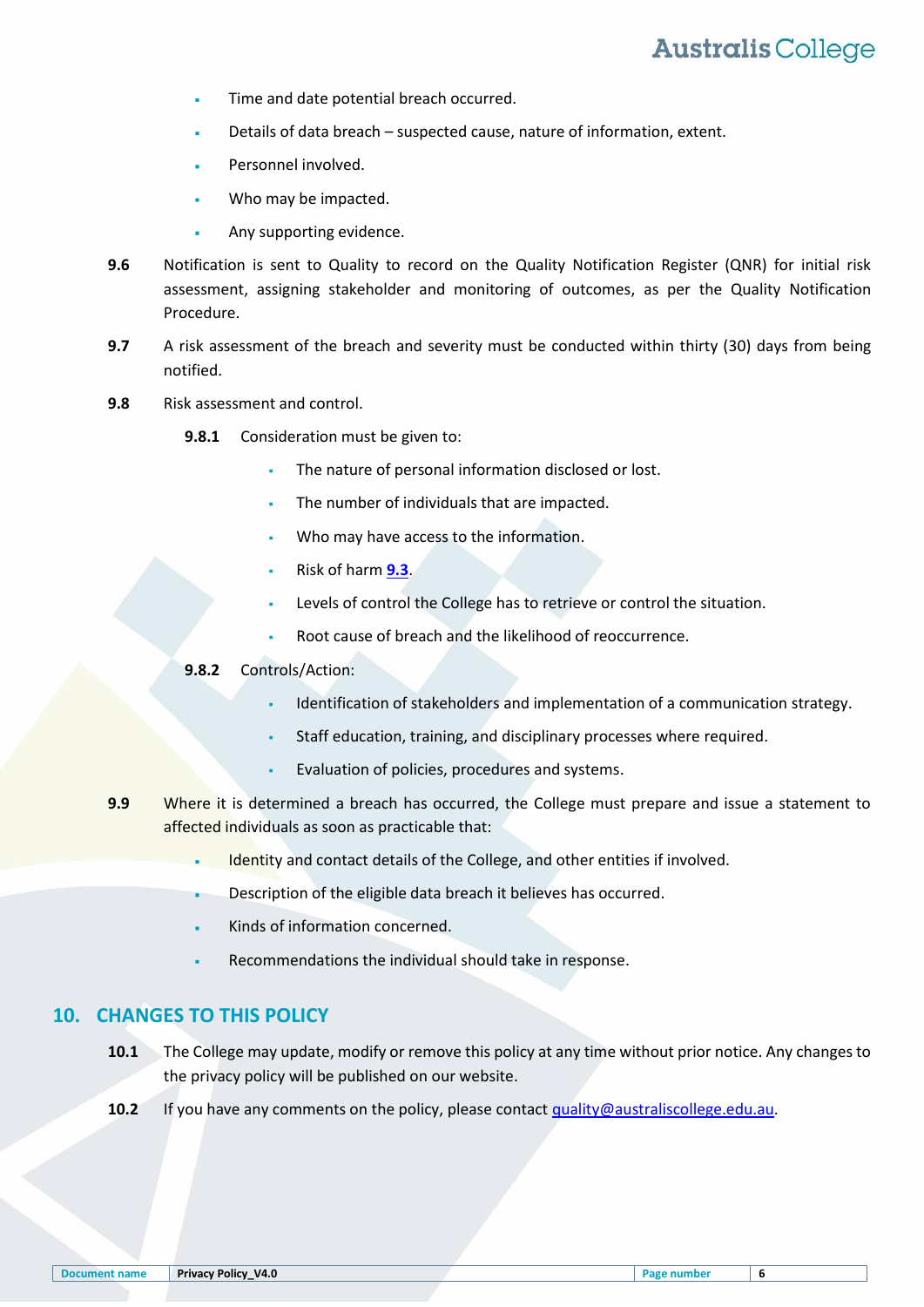#### **11. COMMUNICATION, TRAINING AND RECORDKEEPING**

**11.1** *For internal use only* - refer to the Communication, Training and Recordkeeping Procedure.

### **12. REFERENCES/SUPPORTING DOCUMENTS/DEFINITIONS**

- **12.1** [Australian Privacy Principles.](http://www.oaic.gov.au/privacy/privacy-act/australian-privacy-principles) Australis College must ensure that they abide by the 13 Australian Privacy Principles:
	- **1)** Open and transparent management of personal information.
	- **2)** Anonymity and Pseudonymity.
	- **3)** Collection of solicited personal information.
	- **4)** Dealing with unsolicited information.
	- **5)** Notification of the collection of personal information.
	- **6)** Use or disclosure of personal information.
	- **7)** Direct marketing.
	- **8)** Cross-border disclosure of personal information.
	- **9)** Adoption, use or disclosure of government related identifiers.
	- **10)** Quality of personal information.
	- **11)** Security of personal information.
	- **12)** Access to personal information.
	- **13)** Correction of personal information.
- **12.2** [Personal Information.](http://www.oaic.gov.au/privacy/what-is-covered-by-privacy) The Privacy Act defines personal information as:

*…information or an opinion, whether true or not, and whether recorded in a material form or not, about an identified individual, or an individual who is reasonably identifiable.*

Common examples are an individual's name, signature, address, telephone number, date of birth, medical records, bank account details and commentary or opinion about a person.

- **12.3** [Sensitive Information](http://www.oaic.gov.au/privacy/what-is-covered-by-privacy) is a type of personal information and includes information about:
	- An individual's racial or ethnic origin.
	- Health information.
	- Political opinions.
	- Membership of a political association, professional or trade association or trade union.
	- Religious beliefs or affiliations.
	- Philosophical beliefs.
	- Sexual orientation or practices.
	- Criminal record.
	- Genetic information.
	- Biometric information that is to be used for certain purposes.
	- Biometric templates.